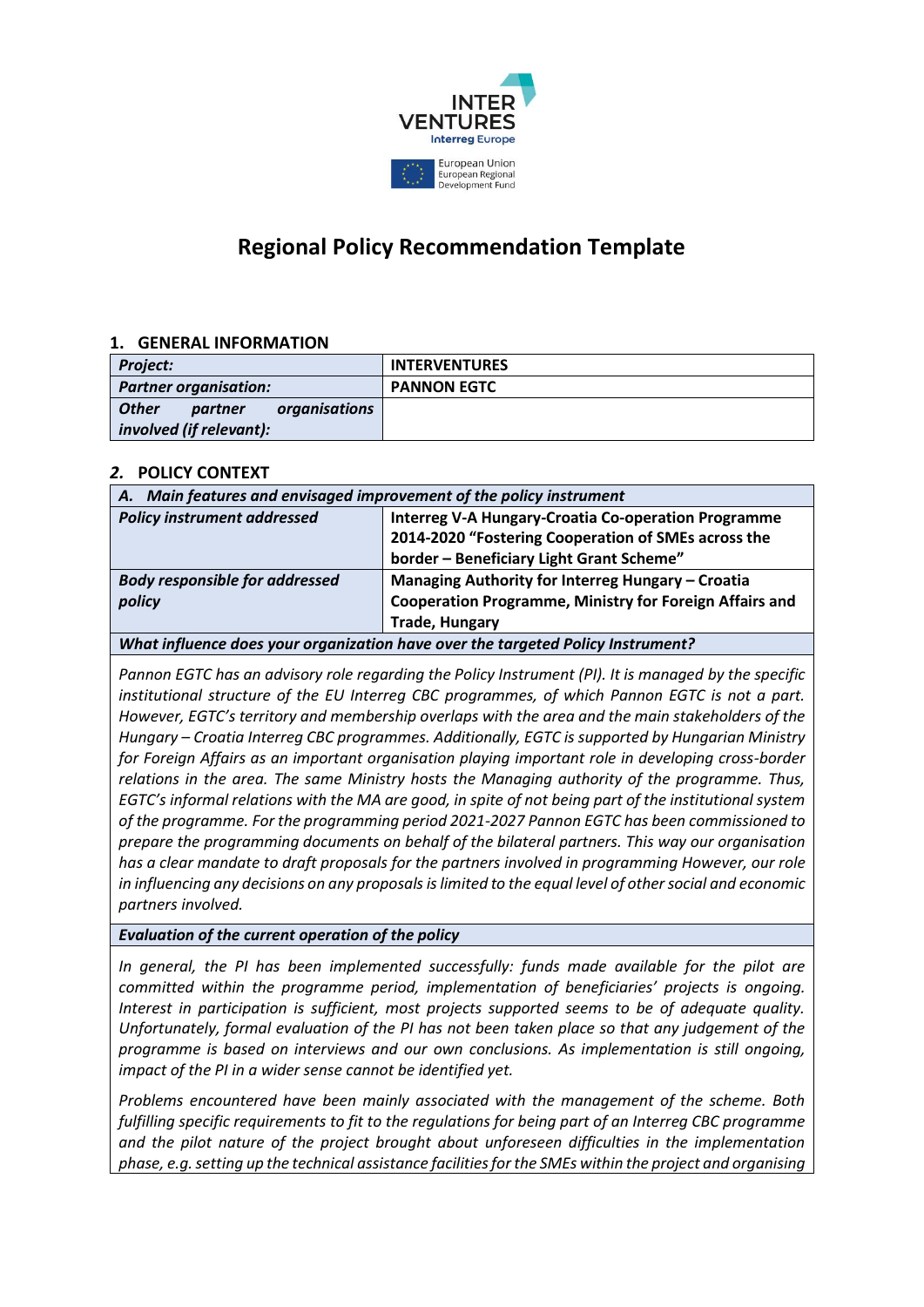

*the application procedure properly took more time than expected and caused unforeseen delays and complications, hardly understood by the SMEs actually supported.* 

*What kind of change do you want to achieve in the addressed Policy Instrument? How would influence/improve the targeted Policy Instrument?*

*Based on the generally positive results of the scheme current proposal aims at the extension of it in the next programming period, with more focus on internationalization, targeting also the support of SMEs in less advanced phase of internationalization.*

*Besides the basically good experiences with the pilot in the 2014-2020 programme, our recommendation has been based on our findings of the analysis of the region's SMEs. As to our conclusions, the region's economic performance depends to a great extent on the performance of the SMEs. Local and regional market is definitely not big enough to provide sufficiently strong demand to growing companies, so that the development of the SMEs capabilities to go international should increase in parallel with their increasing productivity. Thus, besides the SME's need further support to develop their productive capacities, they need to be more aware of what benefits and requirements are associated with operations on international markets. However, currently available measures do not sufficiently support this goal neither in Hungary nor in Croatia.*

*If you would like to change your original Policy Instrument, please explain the reasons behind the modification! Please* **justify why the initial policy instrument can no longer be influenced!**

*The original policy instrument was the "Interreg V-A Hungary-Croatia Co-operation Programme 2014-2020 "Fostering Cooperation of SMEs across the border – Beneficiary Light Grant Scheme". Current recommendation, however, refers to an instrument that could be technically and legally part of the programme of the next, i.e. 2021-2027 programming period. On the other hand, content-wise, the proposal refers to a potential extension of the PI. Extension contains in this respect an extension of the focus of the instrument to new target group, with new activities that fit the development needs of this target group. This way, technically, we recommend a new project of the new programme in terms of EU's programming circle. However, the content of the proposal is rather the adjustment of the focus of a successfully operating instrument.* 

*It might be useful to note that the "original" instrument has a number of weaknesses, that are mostly related to the difficulties of implementation of such a novel scheme as summarised in the relevant paragraph above. The Interventures project, however, cannot efficiently influence these weaknesses mostly by the following reasons: 1. by the time Interventures became operational, the implementation process reached a stage when any changes would have caused rather an unwished complication than any advantage for the stakeholders. 2. The experience our project partners delivered in the Inter Ventures project was relevant rather to improve the focus of our policies than to learn smooth implementation practices from them. In this respect, Italian example "Internationalization line" by Region and Chamber (Unioncamera) of Lombardy regarding the systemic role of evaluations provided us ideas and arguments to introduce the role and maybe models of evaluation in the Hungarian practice. However, we were not able to explore these aspects of the practice, mainly due to the reduced intensity of contacts between partners, as a consequence of the pandemic. Thus, as the PI is in the phase of implementation, by losing the opportunity of influencing its evaluation, we have lost our opportunity to influence it generally. Next calls would be opened technically and legally as part of a new instrument.*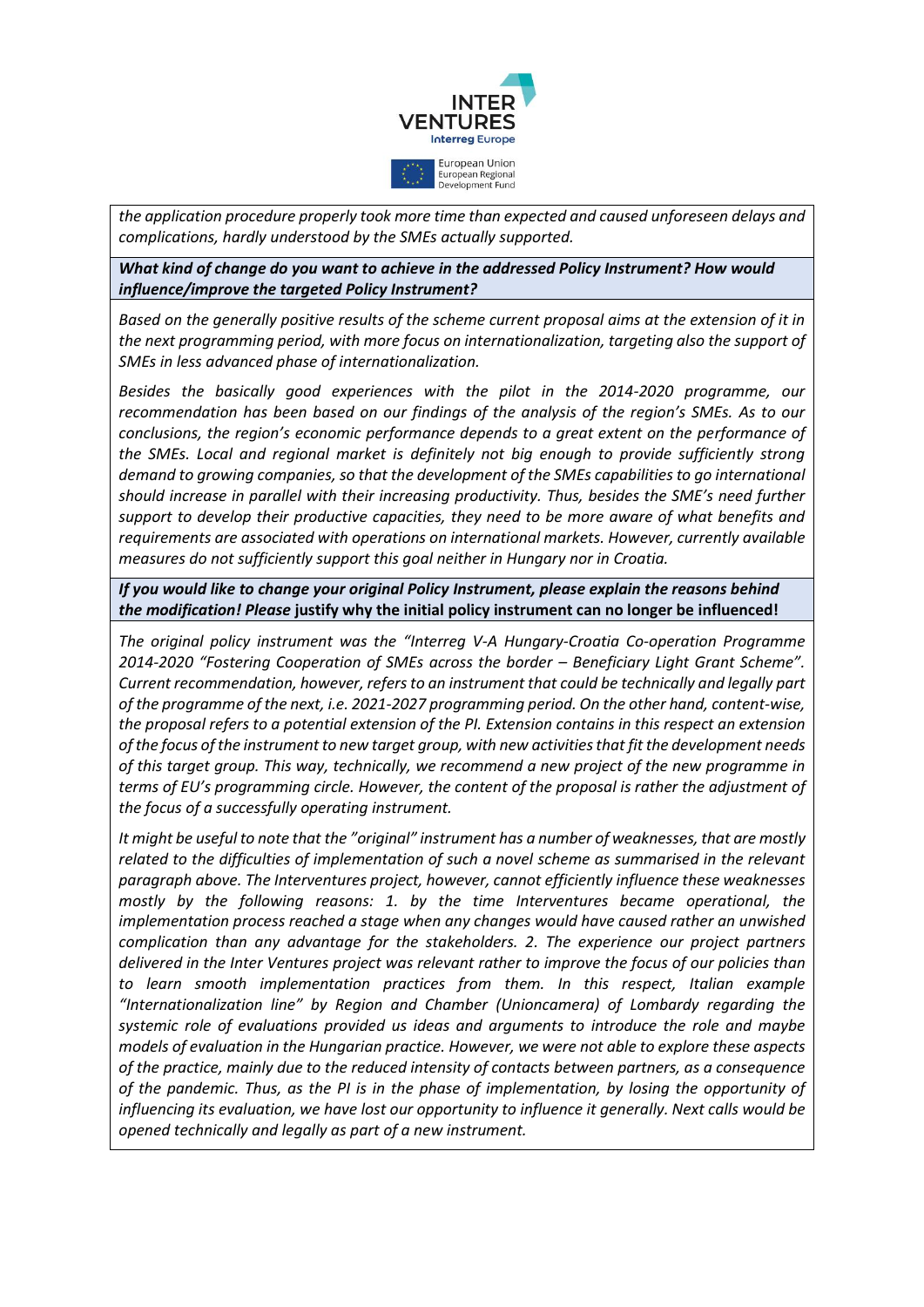

# **3. PLANNED ACTION**

| <b>Action title:</b>        | <b>Extending Beneficiary Light Grant Scheme to less prepared SMEs</b><br>with internationalization focus |
|-----------------------------|----------------------------------------------------------------------------------------------------------|
| <b>Nature of the action</b> |                                                                                                          |
|                             |                                                                                                          |

*EGTC prepares and submits official proposal for the MA and the Programming Group of the Hungary-Croatia Interreg CBC programme 2021-2027 to include a potential support scheme for the SMEs of the programme area by extending the scope of current support scheme "Fostering Cooperation of SMEs across the border – Beneficiary Light Grant Scheme".*

*Based on our involvement in the process of programming for Interreg Hungary-Croatia programme, a proposal will be submitted to the Programming Group (PG) in charge of preparing and taking official decisions regarding the content of the programme. Besides the elements listed in current recommendation, some arguments will be compiled also to support the inclusion of an EU Specific Objective "SME competitiveness" under Policy Objective "Smarter Europe", in line with requirements for thematic concentration. Outcome of the discussion and the final decision of the PG cannot be predicted for the time being as financial framework of the programme has not been adopted yet and many partners might be interested in other thematic focuses of the programme.*

*We recommend to expand the scope of the existing policy instrument by a new component that provides support for SME's wishing to extend their international activities. Besides current practice of receiving grant-financing for extending their productive capacities of joint marketing, SME's in an earlier phase of cooperation could apply for assistance to increase their capacities to become more active on international markets. Support could serve to prepare a "preparedness test" to assess the applicant SME's (or consortium of cooperating SMEs) preparedness for internationalization, in accordance with its aspirations or goals, then to draft a development plan on how to increase the preparedness to a level that makes it realistically possible to go international. Then, in a possible second round of application, the SMEs can get non-refundable funding to implement key element of this plan.* 

*Beneficiaries of this proposed new component could be single SMEs or cooperating consortia. In the context of the cross-border programme, cooperation of Hungarian and Croatian SMEs would be the most desirable. Support could be made available either for SMEs active in almost every sector, or a more targeted approach in sectoral terms could be taken. In the latter case, SMEs in sectors of "strategic importance" could be preferred, like companies in health industry, renewables or the circular economy. To define the scope of the scheme, including the identification of beneficiaries and eligibility criteria, further analysis is needed. This could be made still in in the programming phase or in the implementation phase of the 2021-2027 Hungary-Croatia cross-border cooperation programme.*

*Currently the PI supports SMEs cooperating across the border. Recommended extension of the scheme could contribute to building more awareness of the more general benefits of internationalization among the SMEs of the region, extending the scope of internationalization to other markets beyond the scope of Hungary-Croatia cooperation. Furthermore, it could actually improve the preparedness of the supported SMEs for operating in an international context. Besides, as a pilot scheme implemented in our particular region, it could provide useful information on how national "mainstream" instruments could be made more effective, to national authorities both in Hungary and Croatia.*